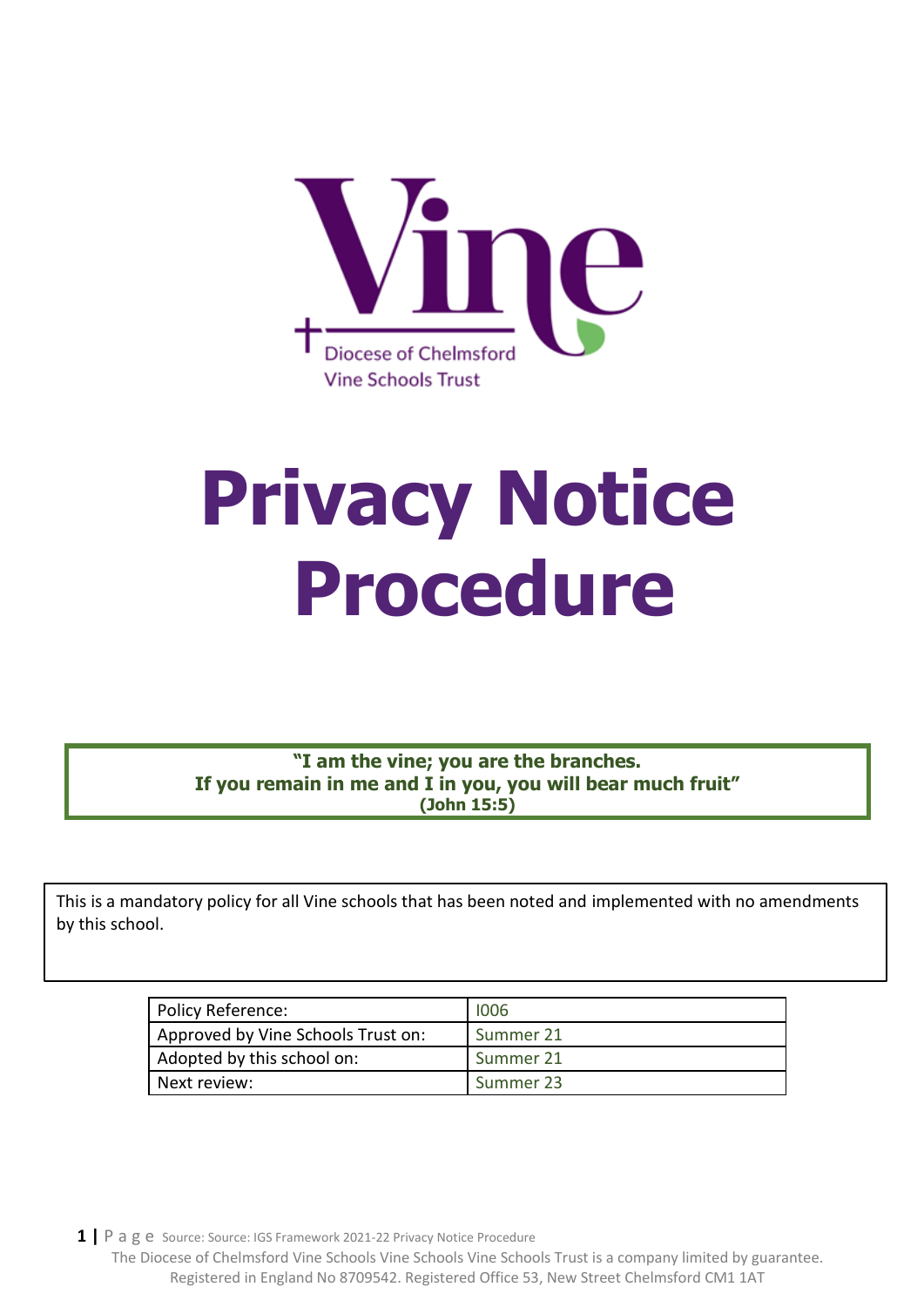

## **Vision & Values**

**V Valuing every person I Inspiring great teaching N Nurturing academic excellence and Christian Character E Excelling, unlocking great potential**

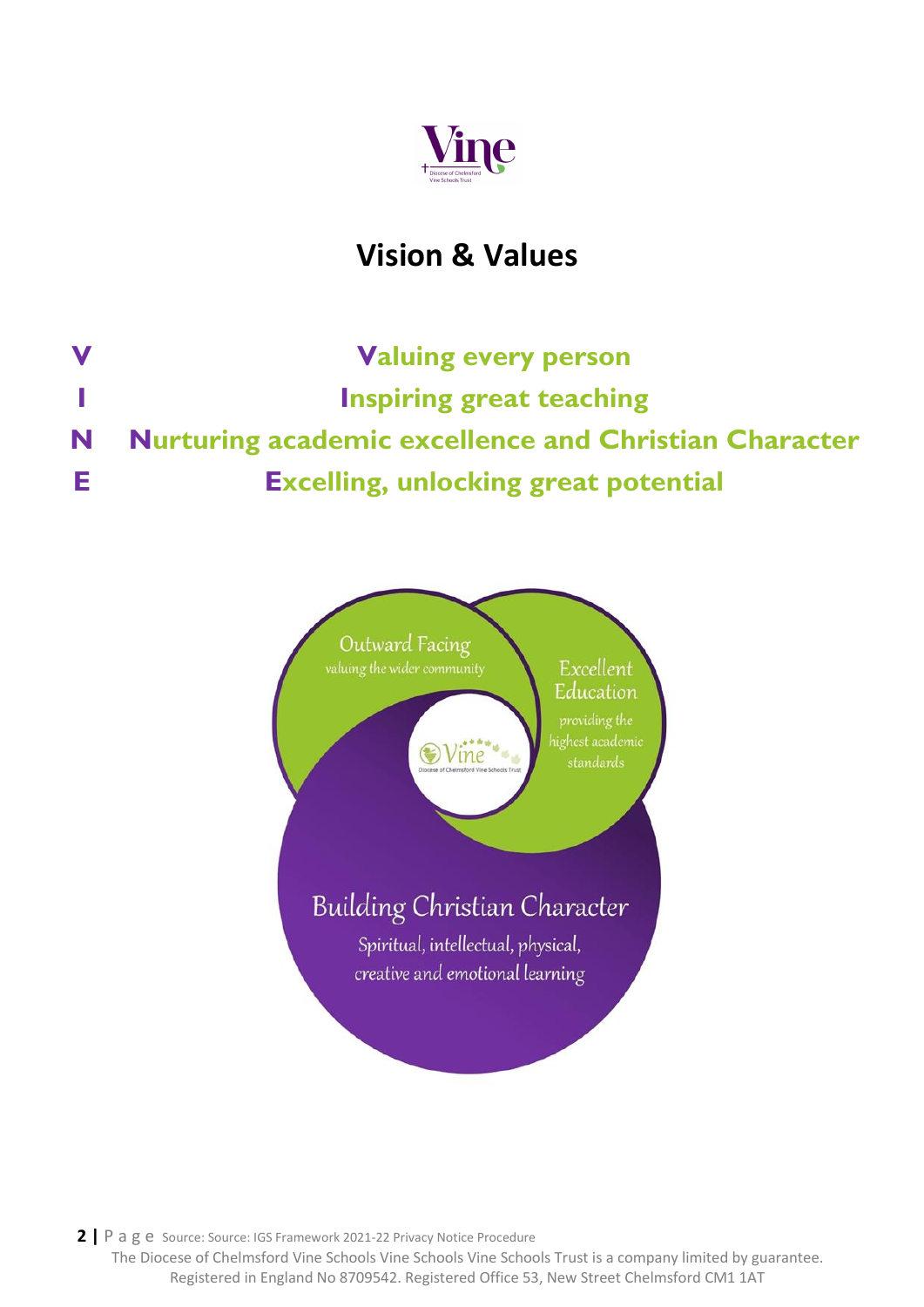### **Contents**

#### <span id="page-2-0"></span>**1. Introduction**

 The Data Protection Act 2018 which applies the General Data Protection Regulation 2016 requires organisations who process personal data to be transparent about that use and provide individuals with information which explains how their personal data is used by the organisation.

#### <span id="page-2-1"></span>**2. Quick Reference Guide**

- The law requires you to have clear, transparent notices advising individuals how you are using their personal data
- Review and publish the overarching privacy notice at Annex B
- Review and publish the service specific notices at Annex C
- Ensure any letters or forms which collect personal data carry a statement directing individuals to your online notices. see Annex D
- When processing special category personal data the law requires you to have in place a policy statement which should be published alongside your privacy notices. The statement can be found at Annex E

#### <span id="page-2-2"></span>**3. Policy References**

This procedure is a requirement of the Data Protection Policy.

#### <span id="page-2-3"></span>**4. Privacy Notices**

 Where personal data is being obtained for us to process, whether from the Data Subject or a third party, then a Privacy Notice must be made available to provide assurance to the Data Subject over the legitimacy of the processing and what will be involved.

 The law requires Notices to be concise, transparent, intelligible and easily accessible by the Data Subject. It should be written in clear and plain language, particularly if addressed to a child.

There must be no charge made to a Data Subject in order for them to be given access to a Notice.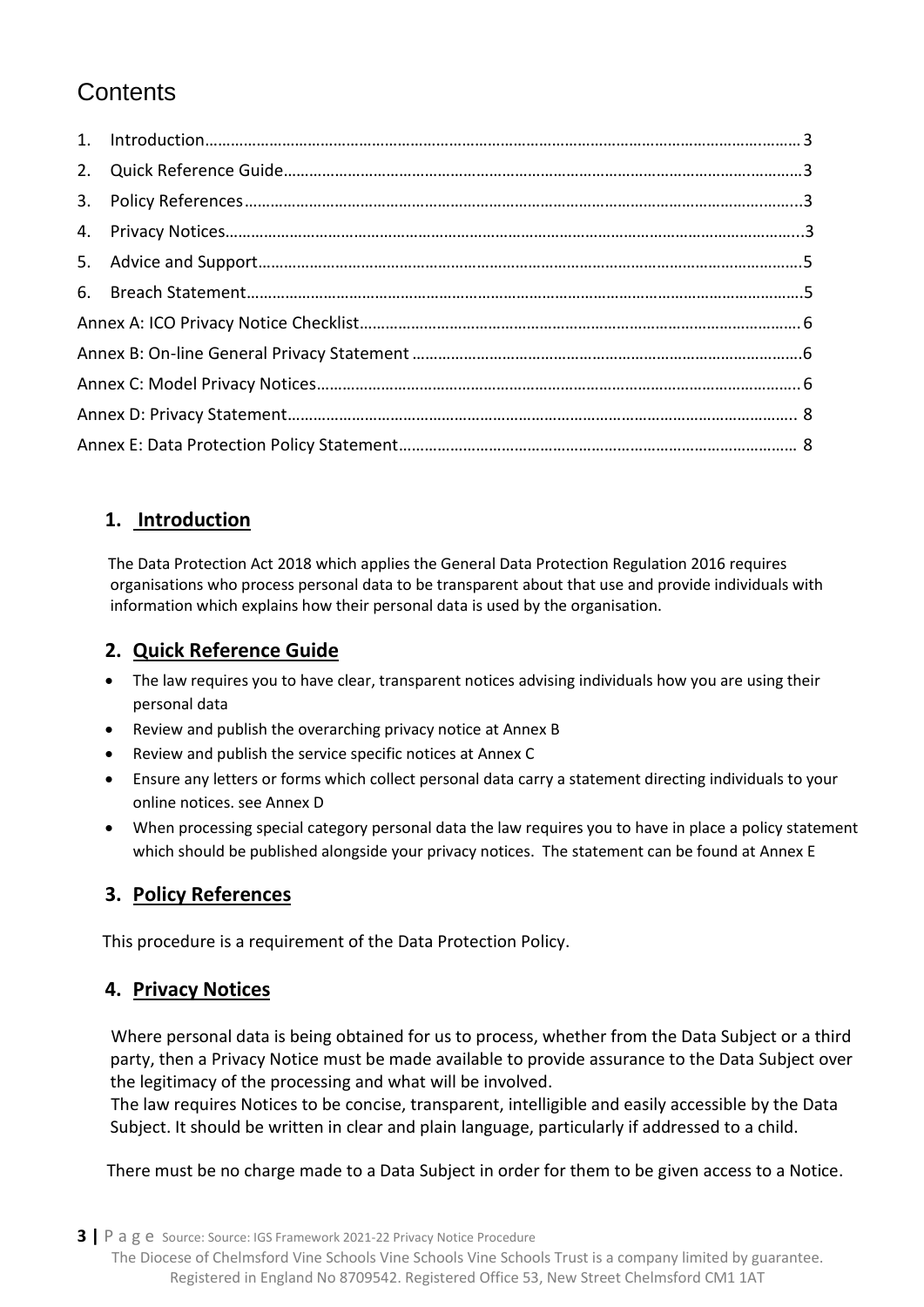The details that a Notice must contain are as follows:

- The Identity and contact details of the Data Controller, any Data Processors (if applicable) and the name of the responsible Data Protection Officer
- The purpose of processing and the legal basis supporting the processing
- (Where applicable) The legitimate Interests of the Data Controller or 3rd Party
- Any third party recipient (or categories of recipients) of the data
- Any transfers to 3rd countries (i.e. outside the European Economic Area) and details of the adequate safeguards in place to secure the data and the Data Subject's rights.
- The retention period (or the criteria to be used to determine one) at the end of which it will no longer be necessary to process the data.
- Which of the Data Subject's rights will be applicable to the processing (or confirm that all rights are applicable)
- (If consent is being relied upon) Advise the Data Subject of their right to withdraw consent at any time
- Advise the Data Subject of their right to lodge a complaint with the Information Commissioner's Office if they have concerns over the processing
- Make the Data Subject aware of any automated decision making/ profiling being undertaken as a part of the processing and information about:
	- o How decisions based on the data are made,
	- o The significance and consequences of the decisions.
- (Where data is obtained directly from the Data Subject):
	- o The specific statutory/ contractual requirement/ obligation
	- o The consequences of not providing personal data
- (Where data is not obtained directly from the data subject)
	- o Where the data is coming from and whether this is from publicly accessible sources
	- o The categories of personal data

The Notice must be available to the Data Subject:

| <b>Criteria</b>                                                     | Sub-criteria                                                         | <b>Action</b>                                                                   |
|---------------------------------------------------------------------|----------------------------------------------------------------------|---------------------------------------------------------------------------------|
| if the data is being obtained directly from<br>the Data Subject     |                                                                      | At the time data is obtained                                                    |
| if the data is not being obtained directly<br>from the Data Subject | ((no additional criteria)                                            | Within a reasonable period of having<br>obtained the data (within one<br>month) |
| e data is not being obtained directly from<br>the Data Subject      | AND if data is to be used<br>to communicate with the<br>Data Subject | At the latest, when the first<br>communication takes place                      |
| if the data is not being obtained directly<br>from the Data Subject | AND is to be disclosed to a<br>third party                           | At the latest, before the data is<br>disclosed.                                 |

**4 |** P a g e Source: Source: IGS Framework 2021-22 Privacy Notice Procedure

The Diocese of Chelmsford Vine Schools Vine Schools Vine Schools Trust is a company limited by guarantee. Registered in England No 8709542. Registered Office 53, New Street Chelmsford CM1 1AT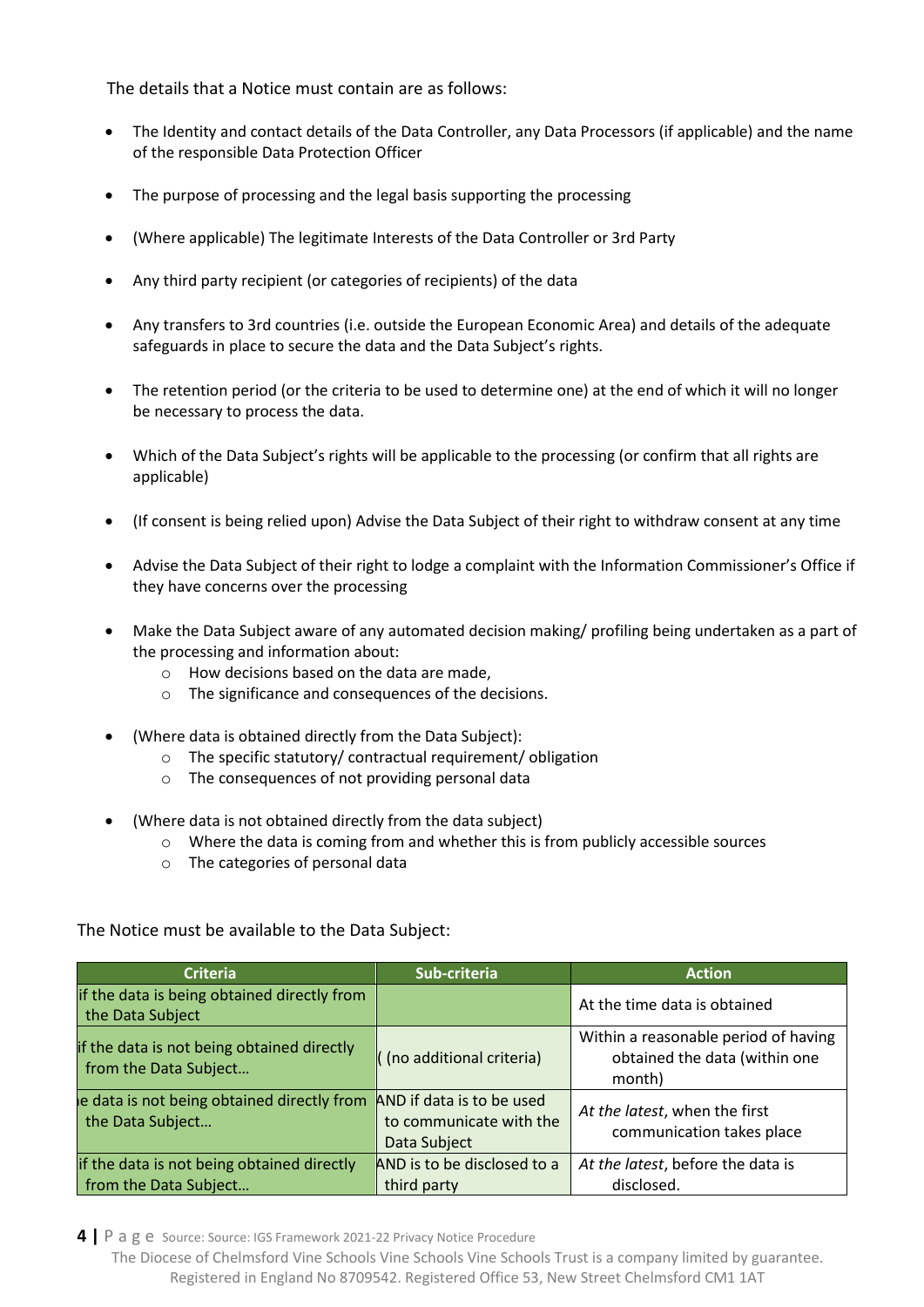#### <span id="page-4-0"></span>**5. Advice and Support**

 If you have any issues over the clarity of these procedures, how they should be applied in practice, require advice about exemptions from the requirements or have any suggestions for amendments, please contact your Data Protection Officer, Lauri Almond, [IGS@essex.gov.uk](mailto:IGS@essex.gov.uk) , 03330 322970

#### <span id="page-4-1"></span>**6. Breach Statement**

 A breach of this procedure is a breach of Information Policy. Breaches will be investigated and may result in disciplinary action. Serious breaches of Policy may be considered gross misconduct and result in dismissal without notice, or legal action being taken against you.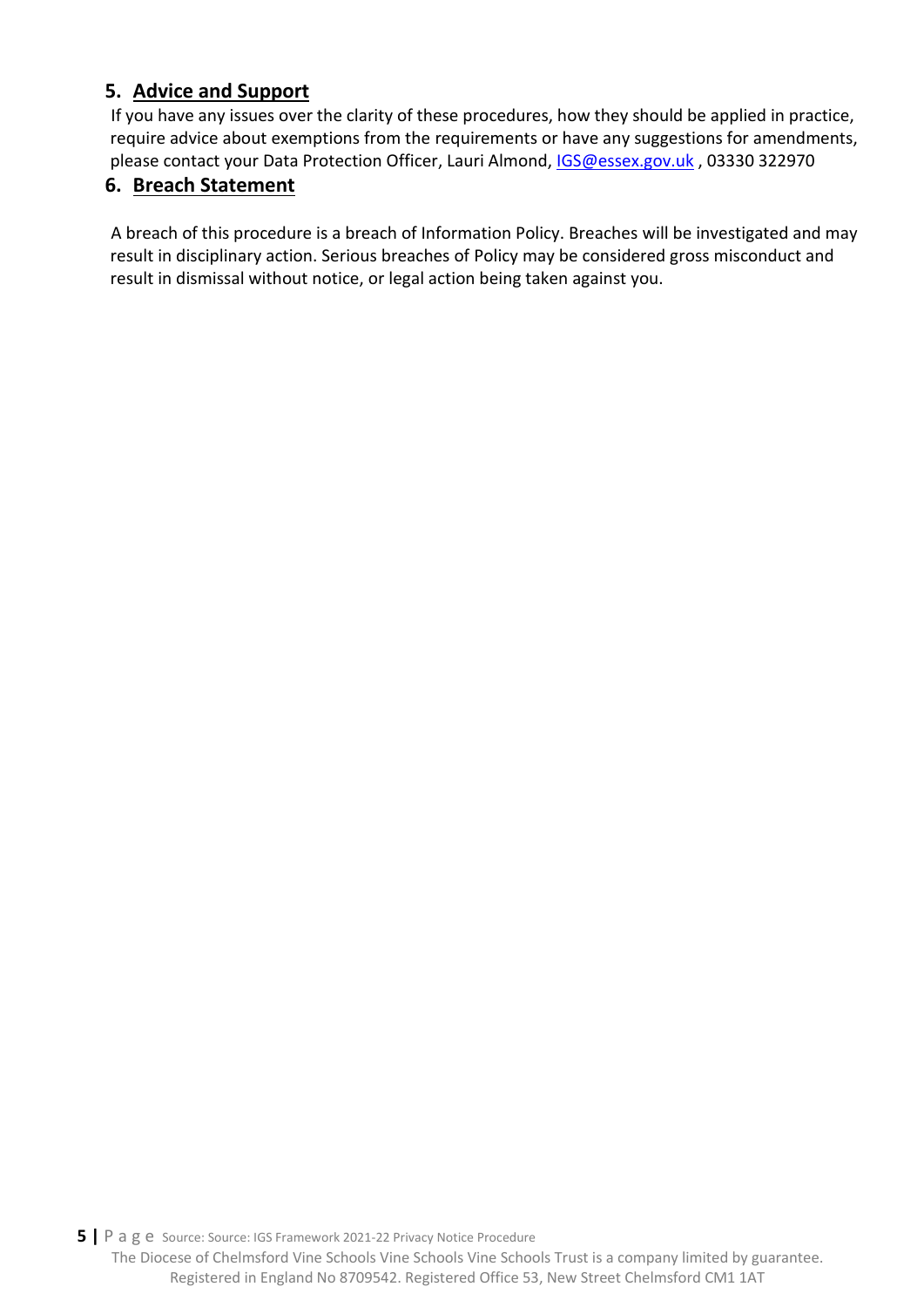#### <span id="page-5-0"></span>**1. Annex A: ICO Privacy Notice Checklist**

This is available at the following [link](https://ico.org.uk/for-organisations/data-protection-reform/overview-of-the-gdpr/individuals-rights/the-right-to-be-informed/)

The following information must be provided where the data is collected from the data subject themselves, or from another source at the time the data are obtained:

- Identity and contact details of the controller and where applicable, the controller's representative) and the data protection officer
- Purpose of the processing and the legal basis for the processing
- The legitimate interests of the controller or third party, where applicable
- Any recipient or categories of recipients of the personal data
- Details of transfers to third country and safeguards
- Retention period or criteria used to determine the retention period
- The existence of each of data subject's rights
- The right to withdraw consent at any time, where relevant
- The right to lodge a complaint with a supervisory authority
- The existence of automated decision making, including profiling and information about how decisions are made, the significance and the consequences.

If the data is collected solely from the data subject the following information must be provided at the time the data are obtained:

• Whether the provision of personal data part of a statutory or contractual requirement or obligation and possible consequences of failing to provide the personal data

If the data was not collected from the data subject the following information must be provided to the data subject. The data must be provided to them within a reasonable period of having obtained the data (within one month). If the data are used to communicate with the individual, at the latest, when the first communication takes place; or If disclosure to another recipient is envisaged, at the latest, before the data are disclosed:

- Categories of personal data
- The source the personal data originates from and whether it came from publicly accessible sources

#### <span id="page-5-1"></span>**2. Annex B: On-line General Privacy Statement**

Use these documents as text for a website page which provides a basic commentary on how Privacy issues are handled in the school. Detailed Privacy Notices (Model templates at Annex C) should be linked from this page so that this content acts as an introduction to the further information contained on your Notices



#### <span id="page-5-2"></span>**3. Annex C: Model Privacy Notices**

These are model Privacy Notices covering specific areas of data processing. Please note, where Legitimate Interests is cited as a legal basis it is necessary to complete a legitimate interests assessment. The assessments have been included below where applicable. Each document, if relevant to your processing, should be published on your website with its own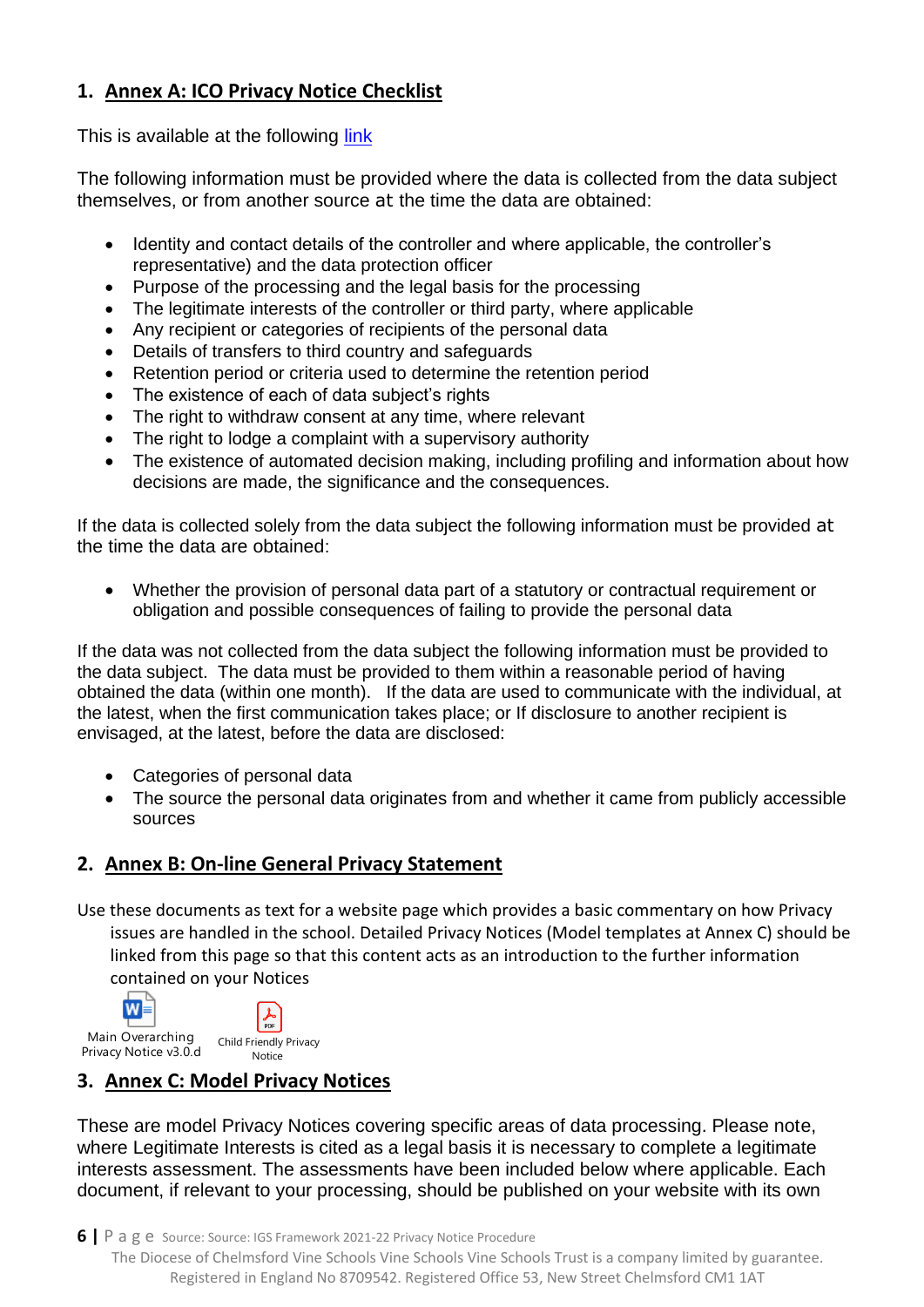document or page web address so that you can easily provide links to a specific notice from any data collection forms.

Processing for security purposes (e.g. visitor registration, ID Cards). **Note**: There is a separate section within this notice for CCTV which should be removed if your school does not use CCTV.



Processing for Marketing Activities (for example school prospectuses, newsletters)



Processing for school photos and additional activities



Statutory Processing of Pupil and Parent data for delivery of curriculum and pastoral care



#### Processing of Employee Data



#### Processing of Governor Data

W≣ PN Governors.docx

#### Processing of school volunteer data



#### Processing of Online Payments



#### Processing of Biometric Data